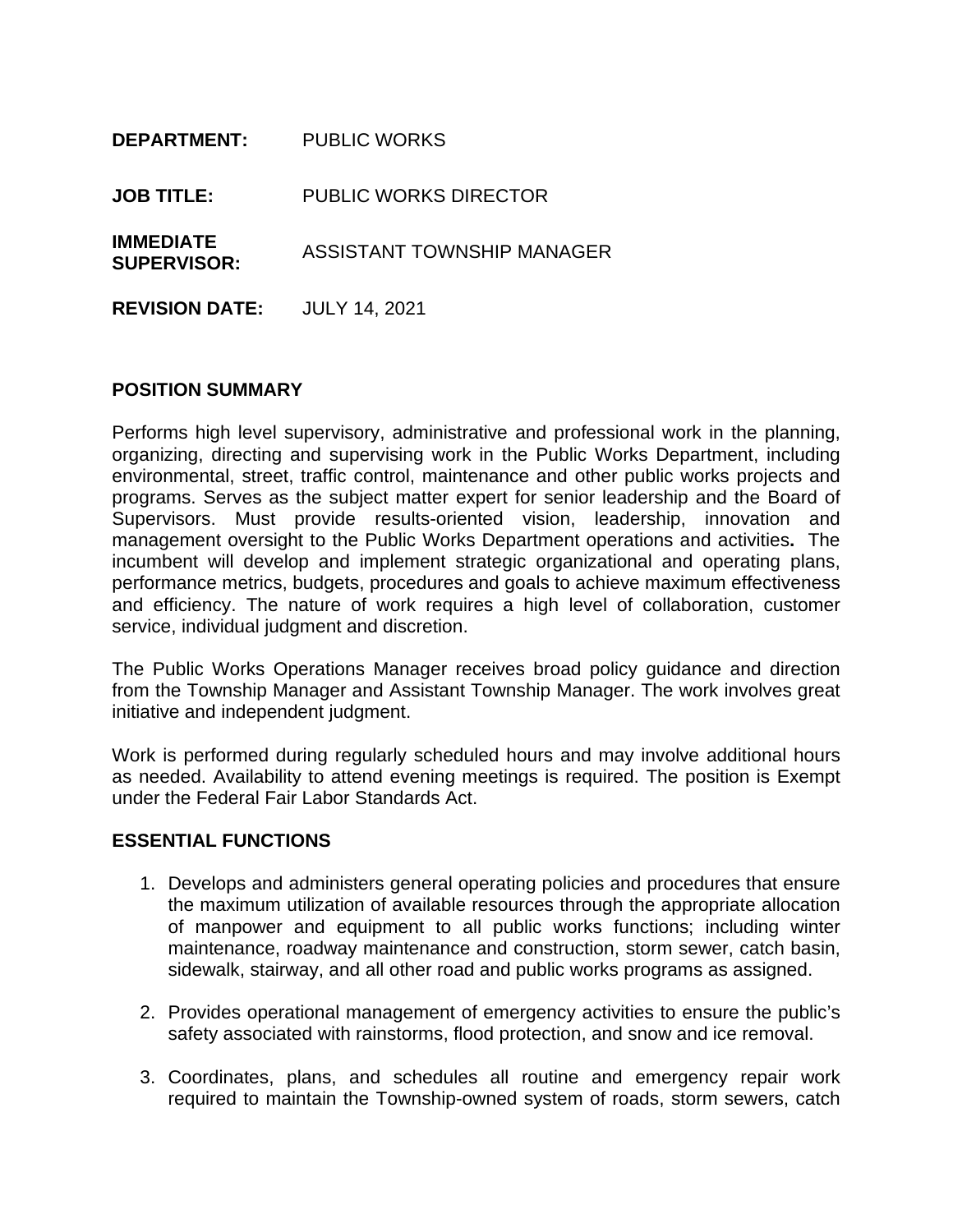basins, bridges, sidewalks, stairs and all other dedicated public works infrastructure.

- 4. Embraces a participatory management style and provides leadership to the department in the areas of personnel administration, hiring, discipline, termination, negotiations, grievance procedures and coordinating employee training.
- 5. Establishes standards of performance and safety as well as personal behavior for all Public Works employees and represents the Township with dignity and respect.
- 6. Issues written and oral instructions; assigns duties and examines work for conformance to policies and procedures.
- 7. Communicates official plans, policies and procedures to staff and serves as the chief spokesperson for the Public Works Department.
- 8. Respond to citizen inquiries, complaints and requests for assistance.
- 9. Approves leave for subordinates and maintains records, such as time reports, vacation time, sick leave and appropriate personnel documentation within the confines of any and all union agreements and Township personnel policies.
- 10.Oversees the management and maintenance of the Township's fleet of vehicles and equipment and recommends the purchase of new vehicles and equipment.
- 11.Prepares and presents budget estimates and work programs; controls department budget expenditures; coordinates budgetary and fiscal activities as required.
- 12.Prepares short and long-term project and program recommendations for the annual and capital budgets.
- 13.Innovates, plans and puts in place ways to modernize the department through the use of technology.
- 14.Fully utilizes the Public Works portions of the asset management database (currently TRAISR) and maintains current records in the tracking of Township fleet, street assets and work projects completed by the department.
- 15.Coordinates the provision of manpower and equipment resources to maintain all Township facilities in conjunction with maintenance programs designed by the Public Works Facilities Manager.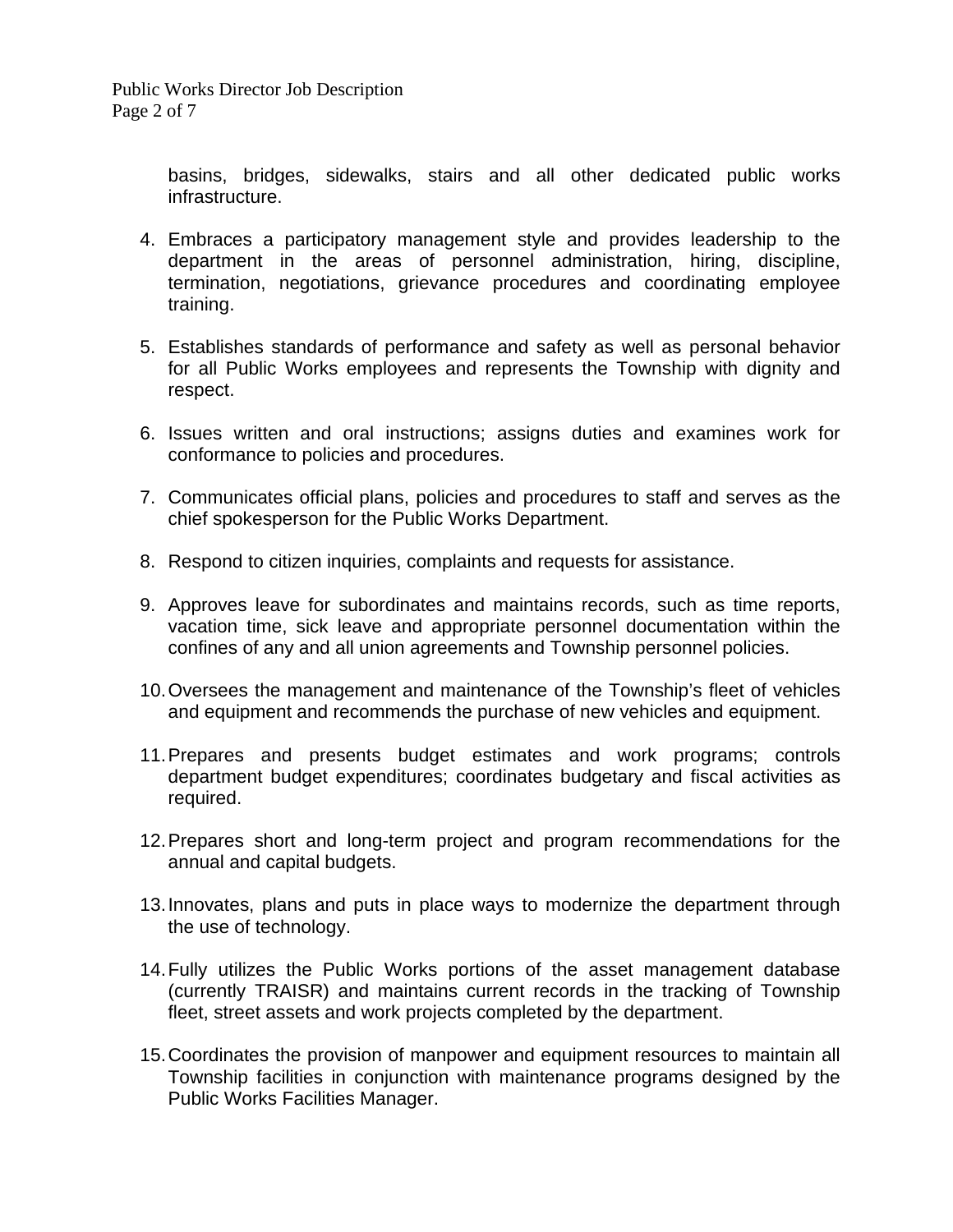Public Works Director Job Description Page 3 of 7

16.Works with other Department Directors to coordinate activities as requested.

# **WORK PERFORMED**

- 1. Manages the Township's yard waste recycling and compliance programs, including curbside leaf and yard waste collections, compost site and drop off programs, the coordination of recycling events, and all required reports and grant programs.
- 2. Manages the Township's directional sign and street sign program, sign shop, and develops programs to achieve and maintain compliance with all federal, state and local requirements.
- 3. Manages Public Works personnel to include discipline, recommendations for hiring, demotion, termination, performance monitoring and evaluation, coaching for performance improvement and development, and improvement for performance deficiencies.
- 4. Serve as CDL Administrator and ensures compliance with all state and federal laws and regulations concerning commercial driver's licenses (CDL) and commercial motor vehicle licenses (CMV).
- 5. Responds to inquiries and complaints from the public related to roads, bridges and related infrastructure and winter maintenance services with tact and diplomacy; participates in or develops performance measures to improve public services.
- 6. Maintains contact with community organizations to determine the needs of the Township.
- 7. Attends Board of Supervisors meetings, departmental staff meetings and other meetings as required.
- 8. Works in conjunction with the Township engineer, Township staff and/or private contractors on planning, design, and all phases to repair, reconstruct, or improve public roads, bridges, parks and on any other capital improvement projects as directed by the Township Manager.
- 9. Works in conjunction with Township Police Department, state and county officials and event planners in developing an Incident Action Plan for events requiring road closures, detours and signage of roads and manages the procurement and deployment of equipment and personnel from various agencies.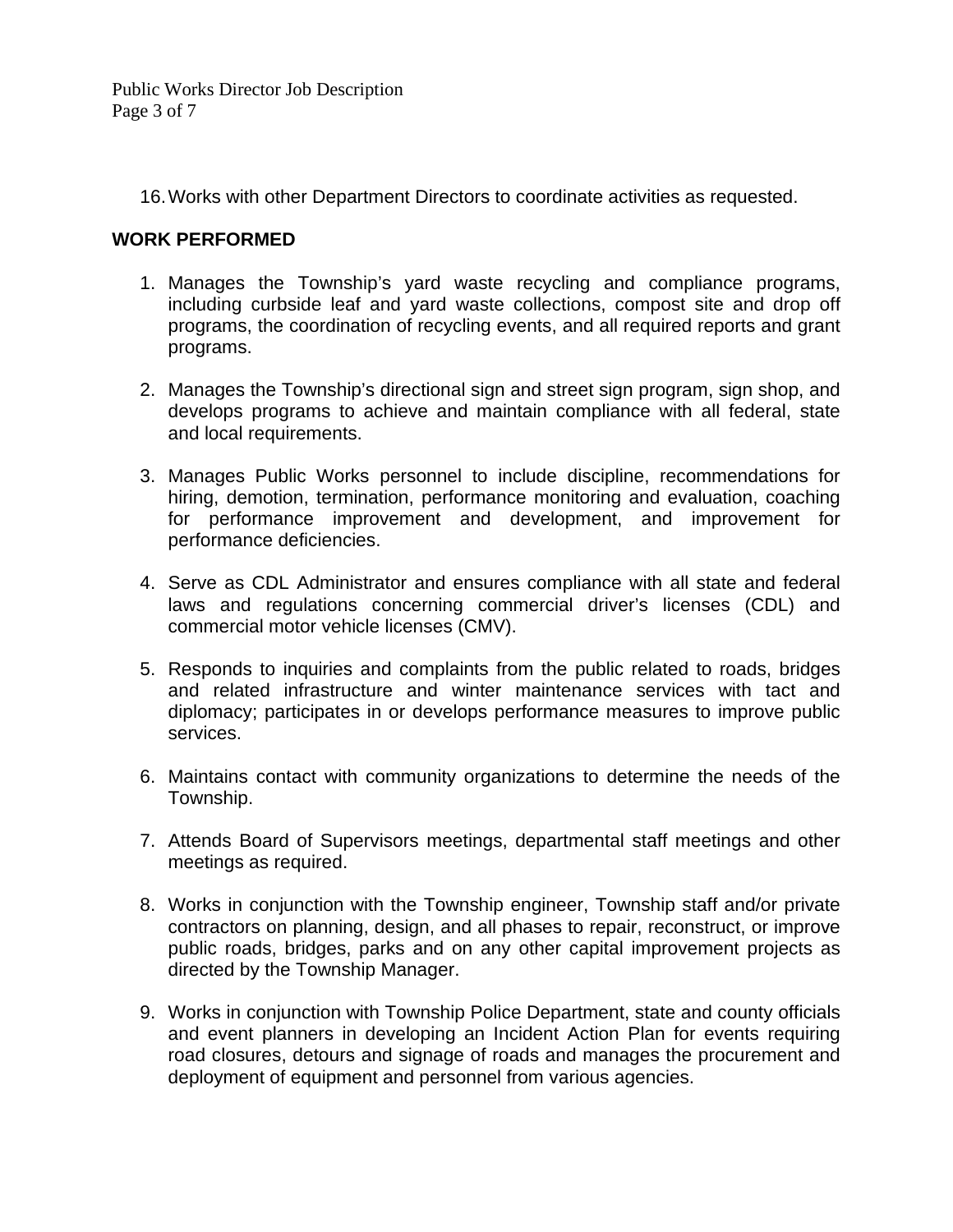- 10.Assists the Township engineer in the preparation of plans and specifications, bidding, competency of contractors and vendors, and the selection criteria for public works contracts.
- 11.Assists and makes recommendations in the preparation of new Township ordinances, as well as the revision of existing ordinances as they pertain to public works.
- 12.Represents the Township in negotiations with other agencies, utilities, groups and individuals on a wide variety of issues pertaining to public works.
- 13.Ability to communicate technical ideas effectively, both orally and in writing.
- 14.Performs all other work as required.

### **REQUIRED KNOWLEDGE SKILLS AND ABILITIES**

- 1. Knowledge of the fundamental principles and current practices of administration, including those related to management, training, goal setting, personnel, administration and general budgetary and fiscal practices, with special emphasis in the area of public works.
- 2. Knowledge of civic emergency responses associated with weather extremes.
- 3. Thorough knowledge of the methods, materials, tools and practices in all the operations supervised including the construction, maintenance, sanitary and storm water collection systems, streets, traffic signal maintenance, parks, and forestry.
- 4. Ability to operate trucks, front-end loaders, rollers, backhoes, and other equipment normally used in street and utility construction, winter maintenance, parks and ground maintenance and building maintenance.
- 5. Knowledge of State, Federal, County and Township regulations affecting department operations, safety and environmental protection.
- 6. Knowledge of fleet maintenance and vehicle maintenance.
- 7. Ability to respond to emergency situations on a 24-hour basis.
- 8. Ability to manage multiple projects/tasks, ability to utilize creativity, maintain a high level of decision-making, and establish and complete goals.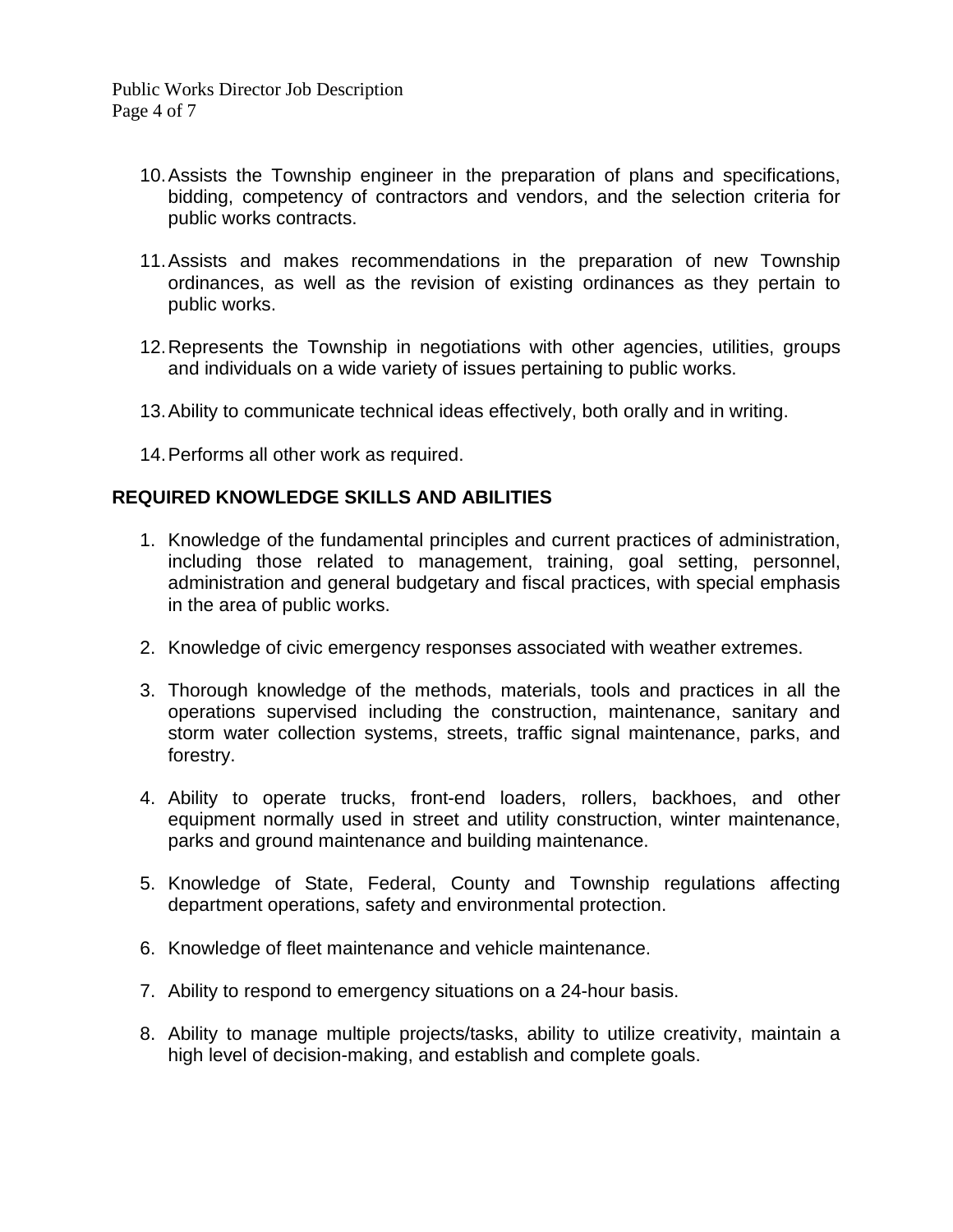Public Works Director Job Description Page 5 of 7

- 9. Ability to analyze complex public works problems and develop recommendations and implement sound solutions and then act quickly, calmly and effectively while under stress.
- 10.Ability to plan, organize and complete assigned tasks in a timely fashion.
- 11.Fluent in the use of computers (i.e. desktop, laptop and tablets) with the ability to use and maintain database programs.
- 12.Thorough knowledge of word processing software (Microsoft Word, Excel and Outlook) as well as Geographical Information Systems.
- 13.Thorough knowledge of occupational hazards and safe work practices.
- 14.Considerable knowledge of supervisory methods and techniques and assure adherence to all Township policies and procedures and the current labor union contract.
- 15.Ability to plan, assign, and supervise the work of a large group of employees and prepare and maintain records and activity reports for the crews supervised.
- 16.Ability to read and interpret maps, property descriptions, charts, graphs, and statistical data.
- 17.Ability to read and interpret and work from technical sketches and blueprints and to follow grades establishes by engineering computations.
- 18.Ability to requisition and specify materials, tools, and equipment essential to accomplish of assigned functions and to compute the cost of labor and materials expended.
- 19.Ability to professionally and tactfully communicate with the public in person, over the telephone and on radio and television broadcasts.

### **QUALIFICATIONS, LICENSES AND EXPERIENCE**

- 1. Bachelor's degree in public administration or related field from an accredited college or university with five (5) years of progressively responsible supervisory and administrative experience in public works management in a similarly sized municipal operation overseeing a comprehensive and broad-based public works organization.
- 2. Possession of a valid Pennsylvania Class A CDL driver's license with Air Brakes designation is encouraged, but not required.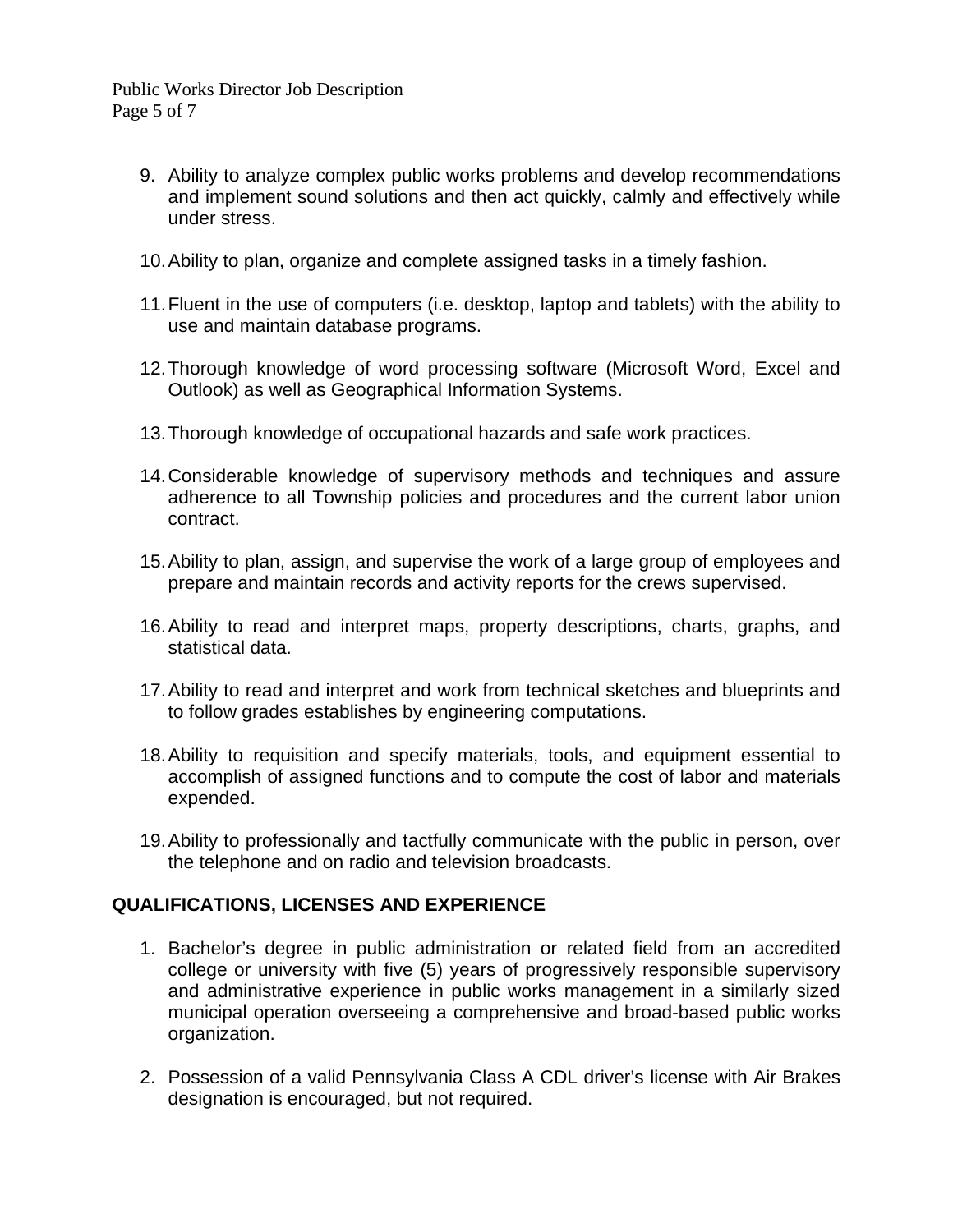Public Works Director Job Description Page 6 of 7

- 3. Demonstrated leadership experience and a strong history of working with policy makers and elected officials.
- 4. Must undergo the following background checks and maintain the following clearances throughout tenure of employment:
	- Pennsylvania State Police Criminal Record Check
	- Pennsylvania Child Abuse History Clearance
	- Federal Bureau of Investigation Criminal Check

# **PHYSICAL DEMANDS AND WORK ENVIRONMENT**

The physical demands described here are representative of those that must be met by an employee to successfully perform the essential functions of this job. Reasonable accommodations may be made to enable individuals with disabilities to perform the essential functions.

Work is performed mostly in outdoor settings in varying weather conditions. Hand-eye coordination is necessary to operate computers and various pieces of equipment. While performing the duties of this job, the employee is frequently required to stand; walk; use hands to finger, handle or feel objects, tools, or controls; and reach with hands and arms. The employee is occasionally required to sit; climb or balance; stoop, kneel, crouch, or crawl; talk or hear; and smell.

The employee must occasionally lift and/or move up to 25 pounds. Specific vision abilities required by this job include close vision, distance vision, color vision, peripheral vision, depth perception, and the ability to adjust focus.

### **SELECTION GUIDELINES:**

- 1. Formal application, rating of education and experience; oral interviews and reference check.
- 2. Job related tests may be required.